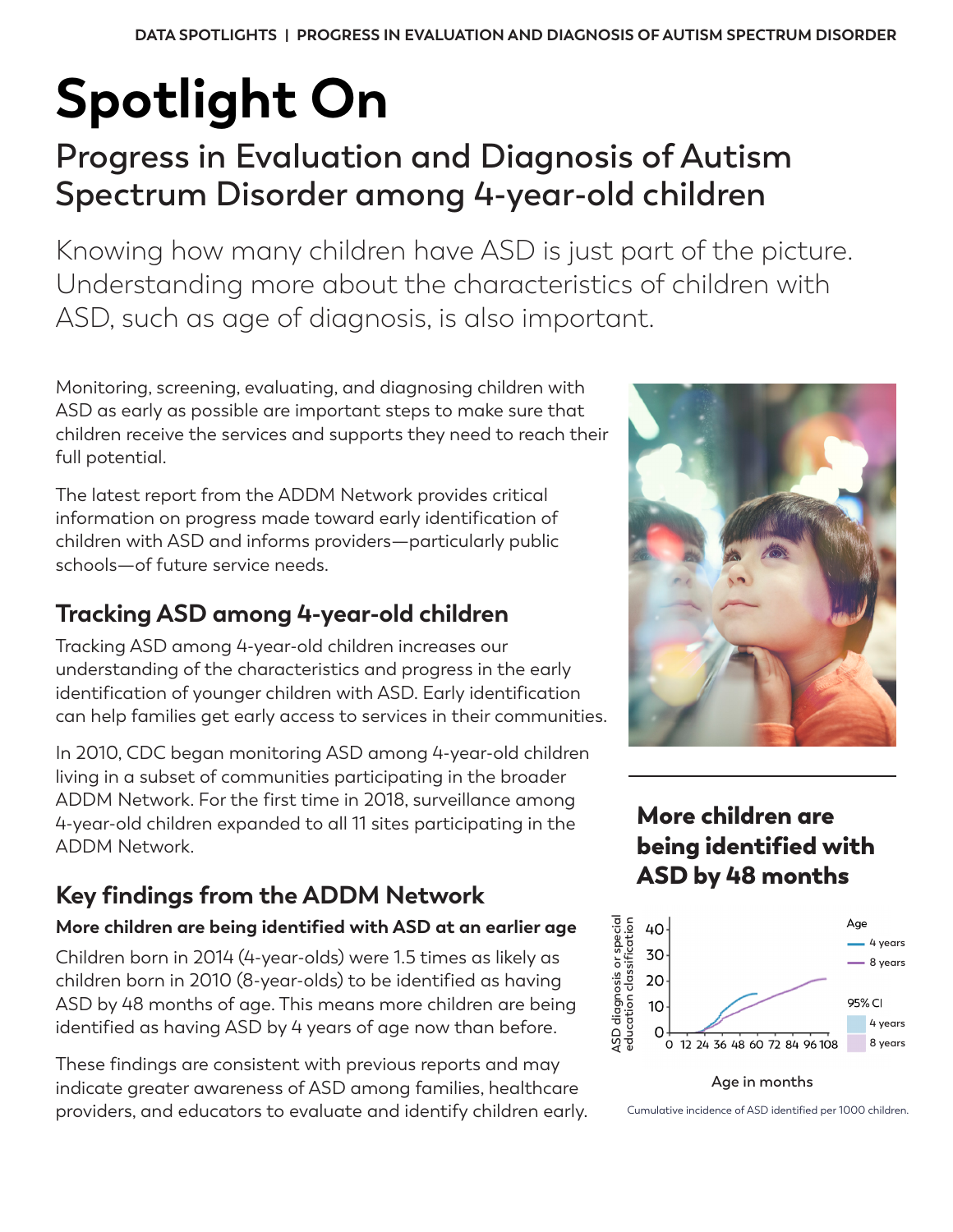**DATA SPOTLIGHTS | PROGRESS IN EVALUATION AND DIAGNOSIS OF AUTISM SPECTRUM DISORDER**

### **Racial and economic disparities are different from previous reports**

Among 4-year-old children, new patterns were found in the identification of ASD by race and median household income compared to previous ADDM Network data:

- More Black, Hispanic, and Asian or Pacific Islander children were identified with ASD compared to White children; and
- Children living in lower income neighborhoods had a higher rate of ASD identification compared to children living in higher income neighborhoods.

These findings may suggest improvements in ASD awareness, identification, and access to services in communities serving Black, Hispanic, and Asian or Pacific Islander children, and children living in lower income neighborhoods. Continued efforts are needed to ensure that all children with ASD are identified early and connected to the services they need as soon as possible.